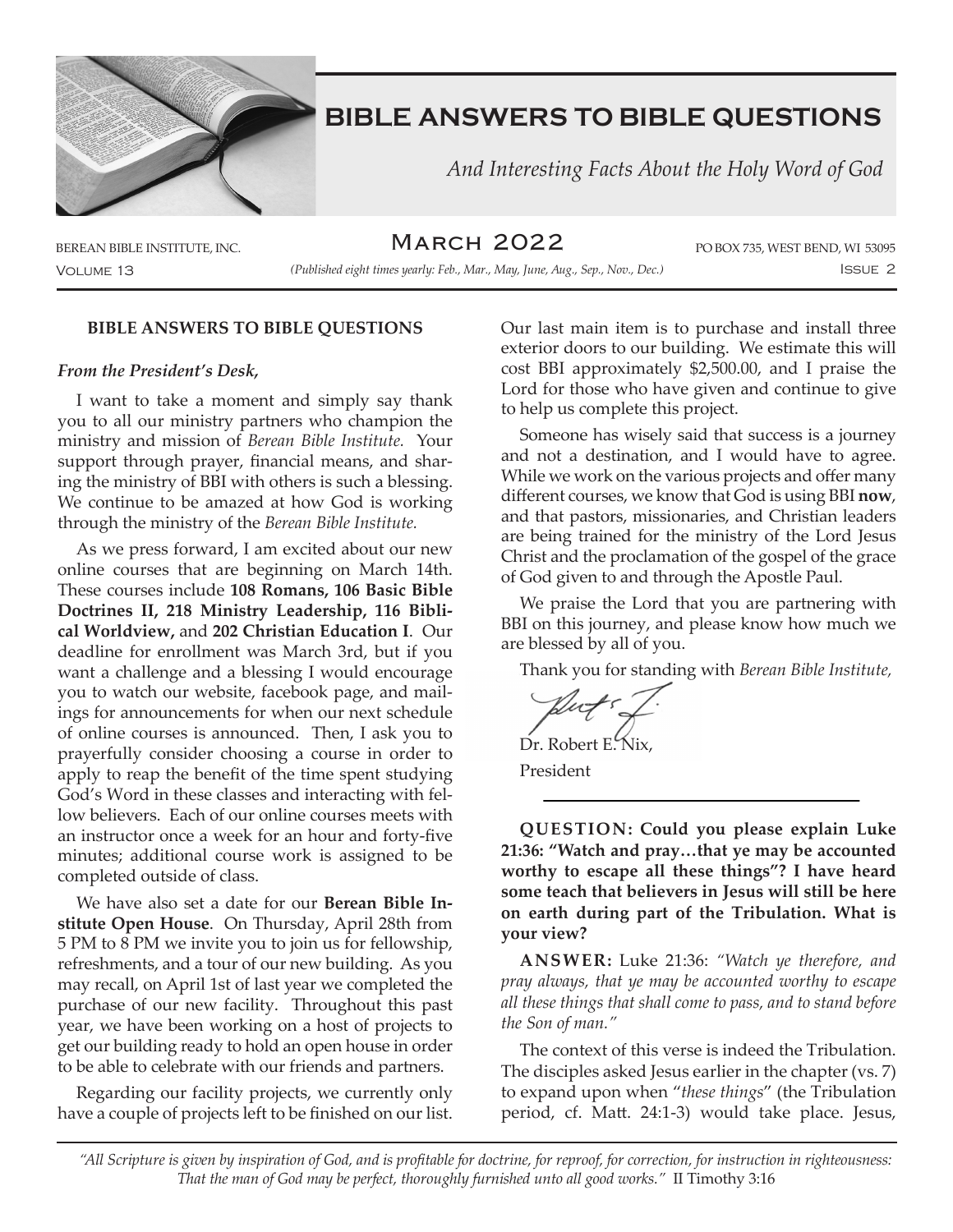

 *And Interesting Facts About the Holy Word of God*

referring to this time as "*the end*" (vs. 9) and "*the days of vengeance*" (vs. 22), continues to prepare them for the signs that would be given during this period: wars throughout the world, earthquakes, famines, diseases, and unique signs in the sky (vv. 10-11). We can read more details regarding these events in the book of Revelation, which gives information on this time called "*the end*." As you read through Jesus' response to the disciples' question, notice that He is not telling them that they are going to be delivered from this time, but to prepare to faithfully endure the difficulties (vs. 20) of this time. These people would face harsh persecution (vs. 12) and persuasive false teachers (vs. 8) and betrayal by family members (vs. 16); actually, they would "*be hated of all for* [Christ's] *name sake*" (vs. 17). Adding proof to the fact that Jesus is preparing His disciples to experience this time is that He refers to the sign of the armies surrounding Jerusalem (vs. 20). When this happens, they are to flee for the hills (vs. 21). Then, more signs are given as this "*great distress in the land, and wrath upon this people*" (vs. 23) is increased. These are not the hostility and disasters we experience today; the events being commented on in Luke 21 will be much worse and caused directly by God (Matt. 24:21-22). There will be slaughter, defeat, and destruction of Jerusalem (vs. 24). The city of Jerusalem is the focus because this time of Tribulation is focused on discerning between the believers and the pretenders in the nation of Israel. For this reason, Jeremiah was inspired to call this period "*the time of Jacob's trouble*" (30:7 cf. Dan. 12:1). Israel is the focus during this time because Jesus is preparing his audience for the culmination of the prophesied kingdom program given to Israel. Then, Jesus' information given in Luke 21 arrives at the end of this troubled time. He speaks of signs in outer space (sun, moon, stars) and turmoil on the earth (vs. 25) and then the world will **see** the Son of man arriving on earth (vs. 27) to set foot upon the Mount of Olives (Zech. 14:4; Acts 1:11-12).

It is in this context that we find Luke 21:36. Jesus had just prepared His disciples to be able to recognize the signs of the coming tribulation, encouraging them to be faithful to Him throughout the persecution in order that they may stand before Him when He returns to earth once again. Those

that "*watch and pray*" will "*escape*" to "*stand before the Son of man*" when He returns to earth to set up the promised, prophesied kingdom. This is not the Rapture; it is endurance through the Tribulation.

It is important to recognize that these instructions were not given to us as the Body of Christ. The Church, the Body of Christ, was still hidden in the mind of God when Jesus was speaking to the disciples here. Since this time, something has interrupted these events foretold by Jesus in Luke 21:36. Something unprophesied and unknown. The Apostle Paul declares that the Lord had entrusted a secret program to him to make known to the world. "*If ye have heard of the dispensation of the grace of God which is given me to you-ward: How that by revelation He made known unto me the mystery*" (Eph. 3:2-3). He also declares in the same chapter that this information was "*not made known*" in other ages (vs. 5); it was "*unsearchable*" (vs 8); and this program was "*hid in God*" (vs. 9).

In order to offer this program of complete, secure salvation by faith alone in the death, burial, and resurrection of Christ, Israel and her program with earthly kingdom promises was set aside for a season until God is finished with His Grace program for the Gentiles. As Romans 11:25 states, *"For I would not, brethren, that ye should be ignorant of this mystery, lest ye should be wise in your own conceits; that blindness in part is happened to Israel, until the fulness of the Gentiles be come in.*" Since Israel has been set aside for the duration of the Dispensation of Grace, "*salvation is come unto the Gentiles*" (Rom. 11:11).

This also means that the information regarding the Tribulation Jesus gave to His disciples in Luke 21 regarding the end of prophecy was paused as well. Those instructions to "*watch and pray*" in order to "*stand before the Son of man*" await a future day when the Dispensation of Grace comes to a close and God turns back to finishing His promises to Israel as recorded in the Old Testament and Gospels. Just like the Dispensation of Grace had a unique beginning, so it will have a unique ending. Paul recorded, "*Behold, I shew you a mystery; We shall not all sleep, but we shall all be changed, In a moment, in the twinkling of an eye, at the last trump: for the trumpet shall sound, and the dead shall be raised incorruptible, and we shall be changed."* (I Cor. 15:51-52). These verses speak of a special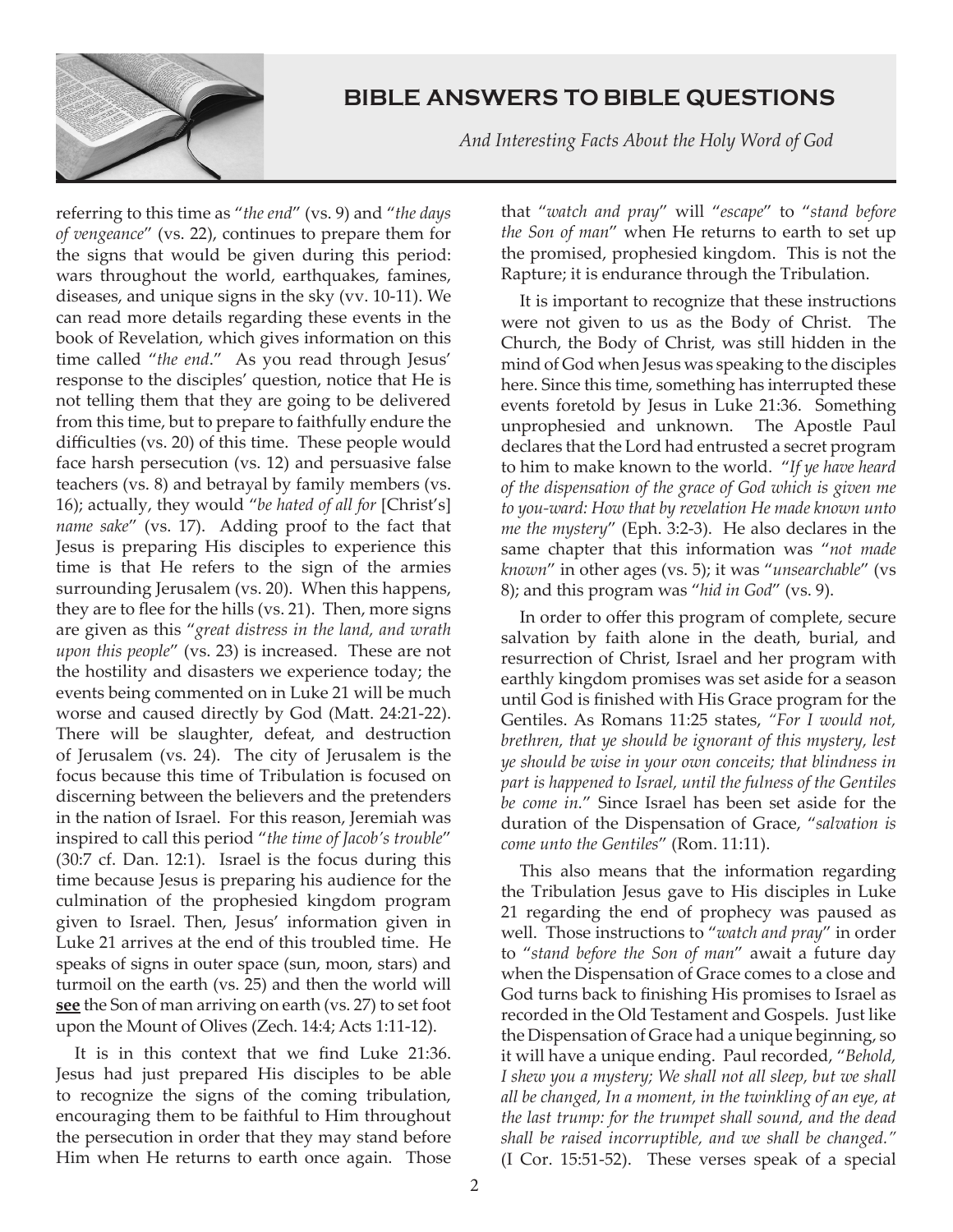

 *And Interesting Facts About the Holy Word of God*

resurrection and rapture for the Body of Christ (the group of believers in the Age of Grace) that will take place BEFORE the events in Luke 21.

We will not stand before the Son of Man because we have watched and prayed, but because we have trusted in the redemptive work of Jesus Christ to be saved by grace. Yes, we should watch and pray, but not to be enabled to stand before Christ, but because we have an appointment to be delivered from God's wrath that will be poured out on earth during the Tribulation (I Thess. 5:9).

The answer to the question is that Luke 21:36 was written to people under a different arrangement with God. It was not written for our obedience today. We are told today that we are saved (from Hell, sin, and the Tribulation) the moment we place our faith in the fact that Jesus Christ died for our sins on the cross, was buried in a tomb, and arose three days later (Rom. 3:24; 4:5; I Cor. 15:3-4). When God is finished with His program of Grace, the believers belonging to the Body of Christ will depart. Then God will return to the events mentioned in Luke 21, and those believers will need to "*Watch ye therefore, and pray always, that ye may be accounted worthy to escape all these things that shall come to pass, and to stand before the Son of man."*

**QUESTION: I know the KJV makes a distinction between "Grecian" and "Greek." Is there also a distinction between "Greek" and Gentile"? Is there truth to the claim that Paul's pre-prison ministry was to Jews and Greeks and that Gentiles were not addressed until his prison epistles?**

**ANSWER:** The word translated "Grecians" is *Hellenistes* (Ἑλληνιστής; Acts 6:1; 9:29; 11:20) and is used of Israelites that had immersed themselves in Greek culture and spoke the language. There are a few words translated "Greek/Greeks" in the Bible, including *Hellenis* (Ἑλληνίς, a female Greek, e.g, Mark 7:26; Acts 17:12), *Hellenikos* (Ἑλληνικός, the Greek language, e.g., Luke 23:38), and *Hellenisti* (Ἑλληνιστί; e.g., John 19:20). By far, the one most used is the word *Hellen* (Ἕλλην e.g., John 12:20; Acts 14:1; 17:4, etc.), specifically pointing to people who resided in Hellas (a.k.a. Greece).

As you can see, both from the English transliteration and the Greek symbols, all of the words are very similar and come from the same family, referring to Gentile Greeks or, in the case of *Hellenistes*, Greek Jews.

The word translated "Gentiles," to quote the famous philosopher and gatekeeper of Oz: "Well, that's a horse of a different color." The Greek word used in the New Testament is ethnos (ἔθνος). There are a few outliers to this rule. *Hellen* is twice translated "Gentiles" in John 7:35 and once each in Rom. 3:9; I Cor. 10:20; I Cor 12:13. I suppose the three times *Hellen* appears in Paul's earlier epistles may have led to the teaching you are referring to in the question. But, should this lead us to conclude that Paul did not go to all nations in his early prison epistles? Let's see if it passes the Scripture test.

In Acts chapter 13, before Paul wrote any of his letters, he gives a long sermon in front of a mixed audience of Jews and Gentiles. At the end, a declaration is made and a response is recorded. "*For so hath the Lord commanded us, saying, I have set thee to be a light of the Gentiles, that thou shouldest be for salvation unto the ends of the earth. And when the Gentiles heard this, they were glad, and glorified the word of the Lord: and as many as were ordained to eternal life believed*" (Acts 13:47-48). These are not just Greeks in this passage, and we cannot limit it to just the *Hellen*. Paul is declaring his ministry to people of all nations, and people from all nations believed before Paul wrote any of the epistles we have in our Bible. Acts 14:27 talks about how God "*had opened the door of faith unto the Gentiles.*" In Acts 15:3, Paul and his team was "*declaring the conversion of the Gentiles*." Nothing in the early record of Paul's ministry before prison would indicate that he was only sent to the Jews and Greeks.

What about his pre-prison epistles? What evidence do they hold for us? Romans is plain to whom Paul had been reaching out. He wanted to visit Rome so that he "*might have some fruit among you also, even as among other Gentiles*" (1:13). He declares, "*That the Gentiles, which followed not after righteousness, have attained to righteousness, even the righteousness which is of faith."* And, through Israel's *"fall salvation is come unto the Gentiles*" (11:11). Listen to this: *"For I speak to you Gentiles, inasmuch as I am*